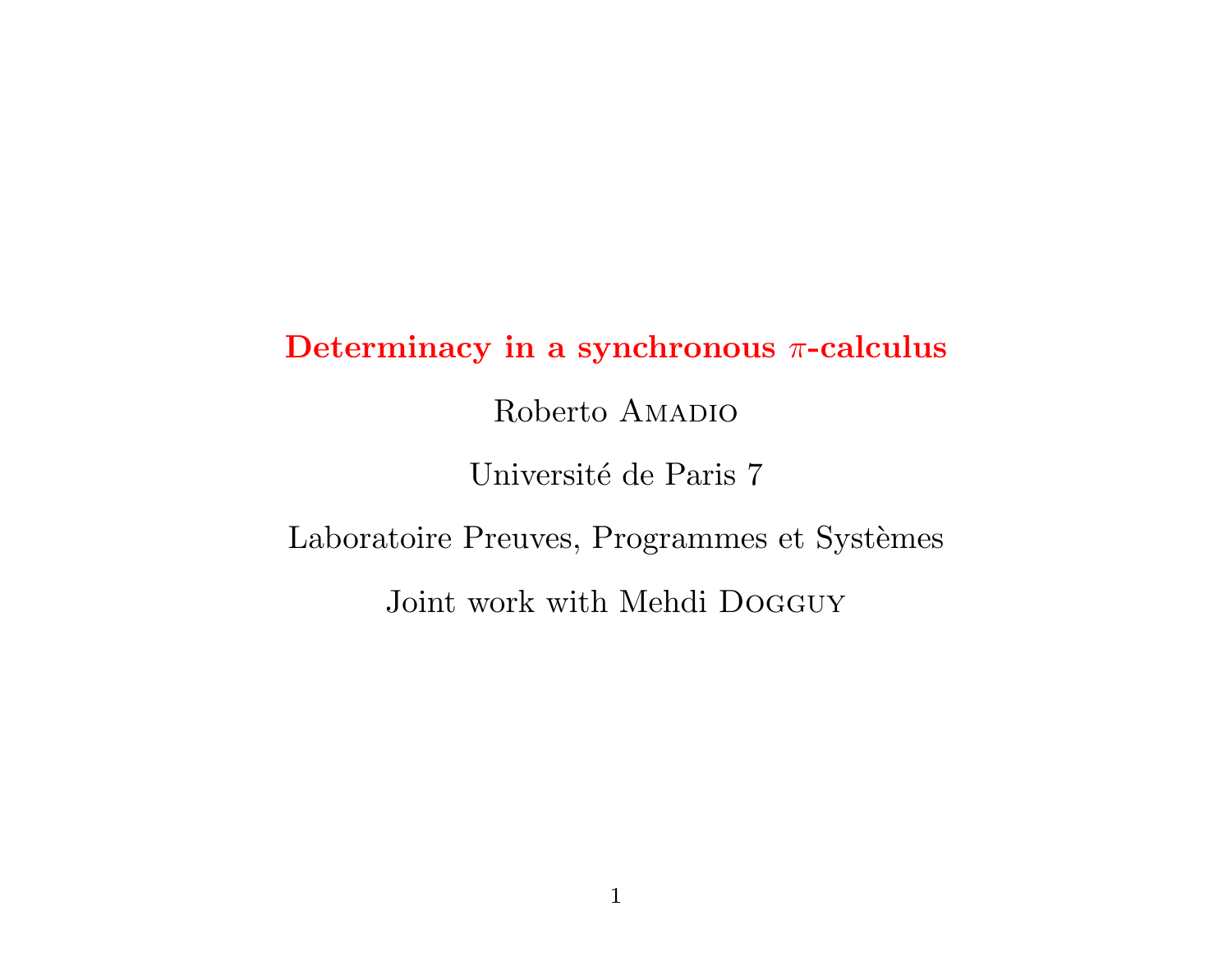# Plan

- $\bullet\,$  What is determinacy in interactive systems?
- The  $synchronous$   $\pi\text{-}calculus.$
- Results.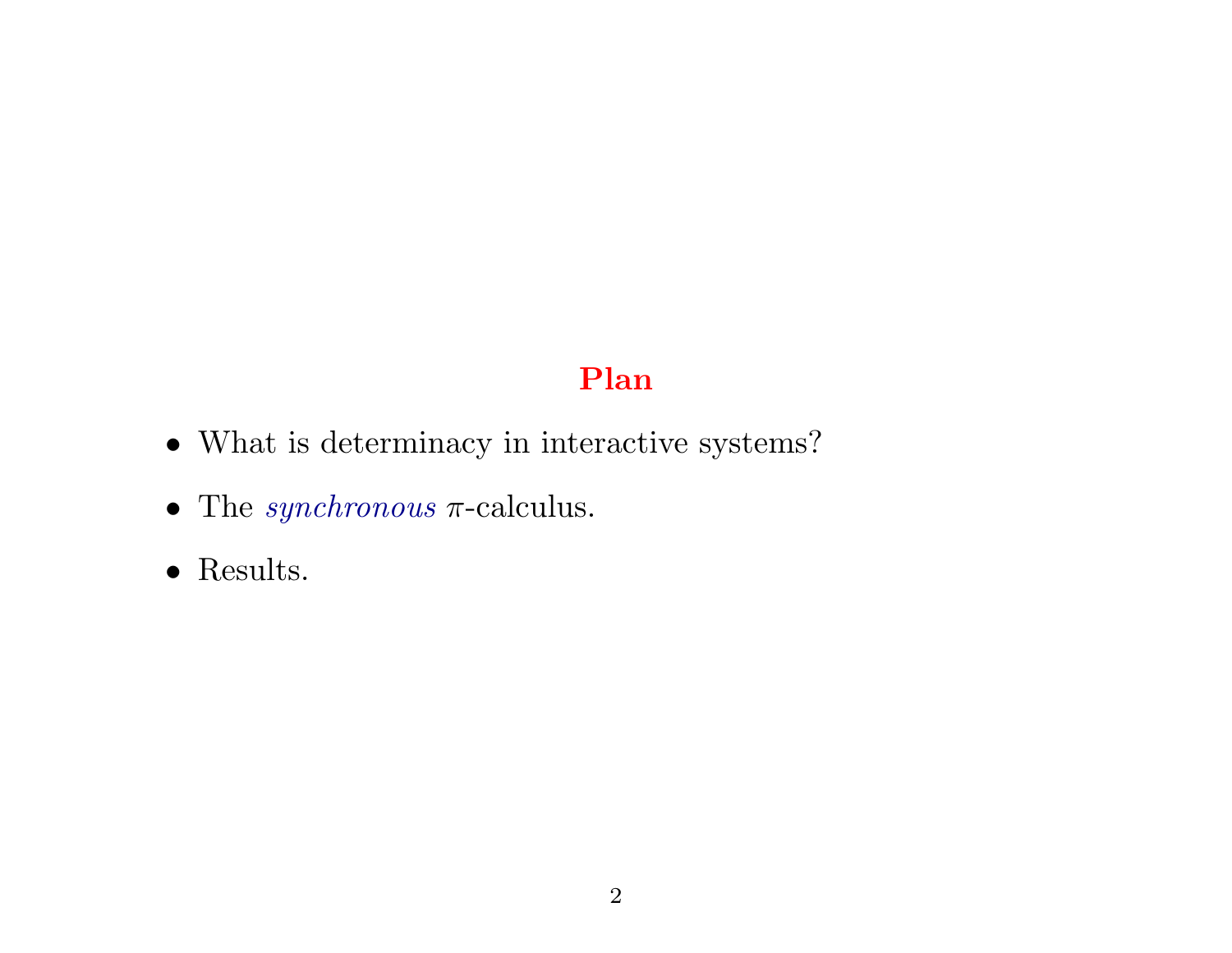# Towards a definition of determinacy

- If we run an 'experiment' twice we always get the same 'result'.
- If  $P$  and  $P'$  are 'equivalent' then one is determinate if and only if the other is.
- If  $P$  is determinate and we run an experiment then the residual of P after the experiment should still be determinate.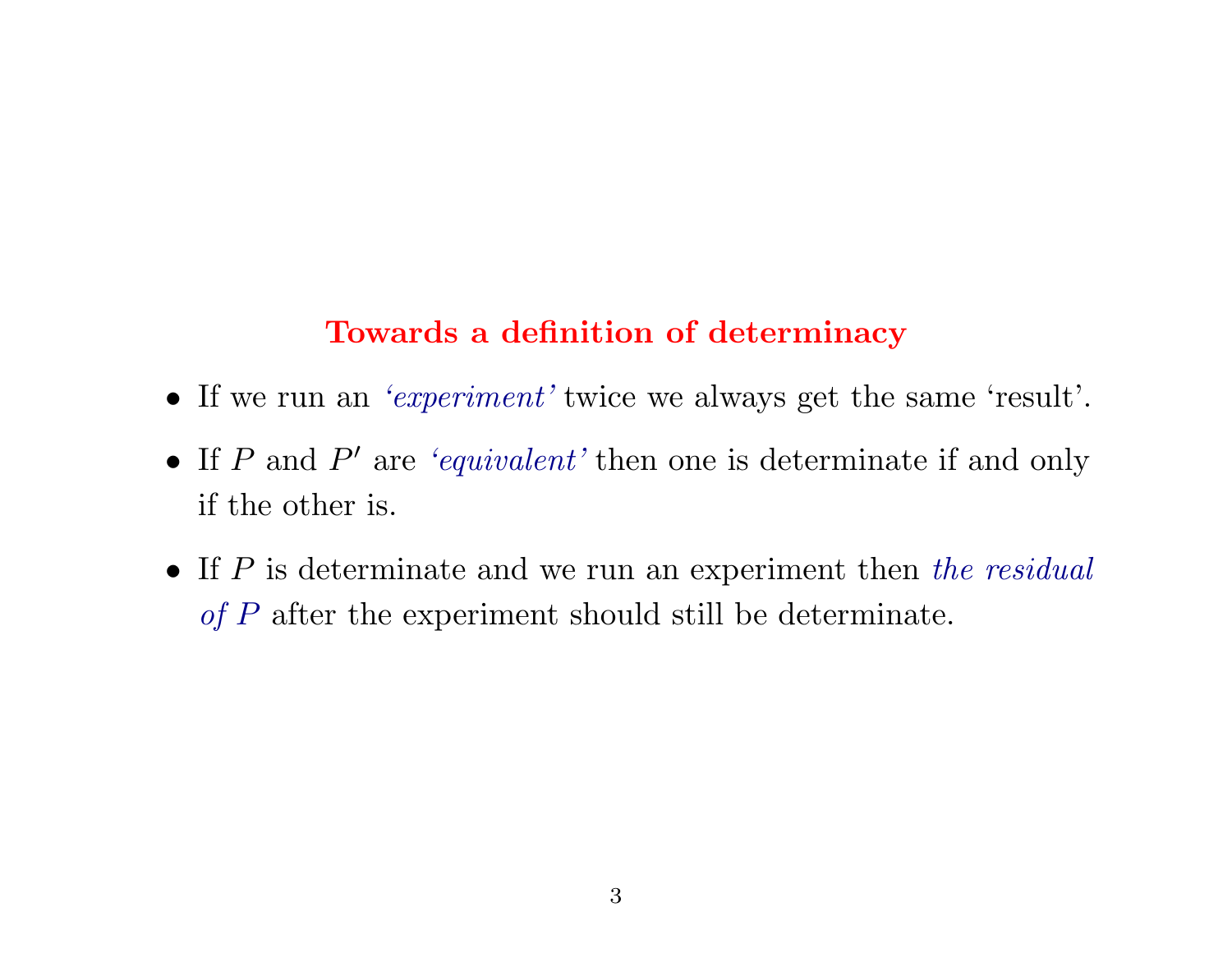- We place this preliminary discussion in the context of a simple model such as CCS.
- Take *equivalent* to mean *weak bisimilar*.
- Take *experiment* to be a finite sequence of observable actions.

Ref Milner 89, Groote-Sellink 96, Philippou-Walker 97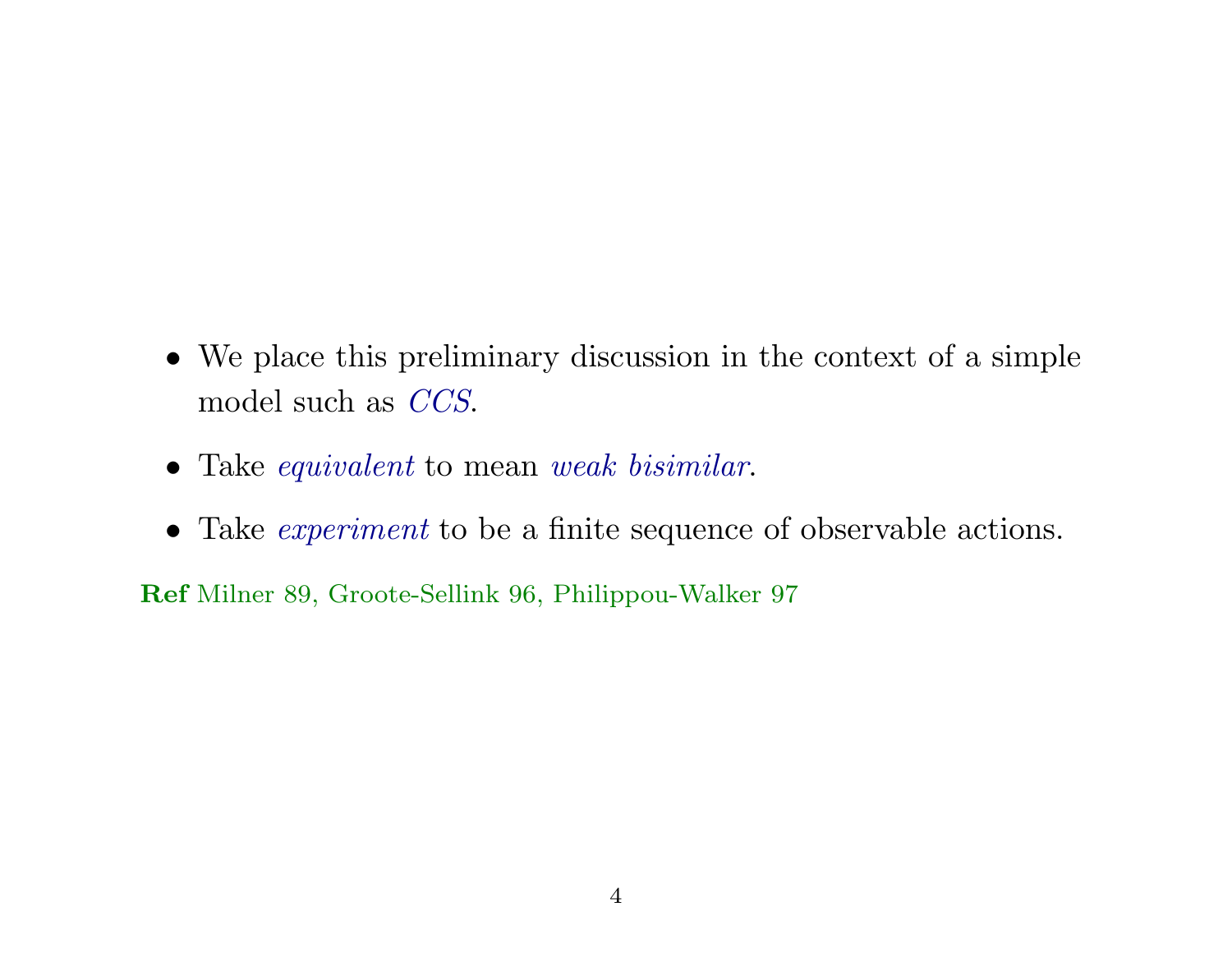#### A formal definition of determinacy

- Let  $s = \ell_1 \cdots \ell_n$  be a finite word of *observable* actions.
- Define

$$
P \stackrel{\epsilon}{\Rightarrow} P'
$$
  
\n
$$
P \stackrel{\ell_1 \dots \ell_n}{\Rightarrow} P', \ n \ge 1 \quad \text{if } P \stackrel{\ell_1}{\Rightarrow} \dots \stackrel{\ell_n}{\Rightarrow} P'
$$

• A process  $P$  is determinate if for any  $s$ ,

$$
\frac{P \stackrel{s}{\Rightarrow} P' \quad P \stackrel{s}{\Rightarrow} P''}{P' \approx P''}
$$

NB This definition entails invariance under internal reductions.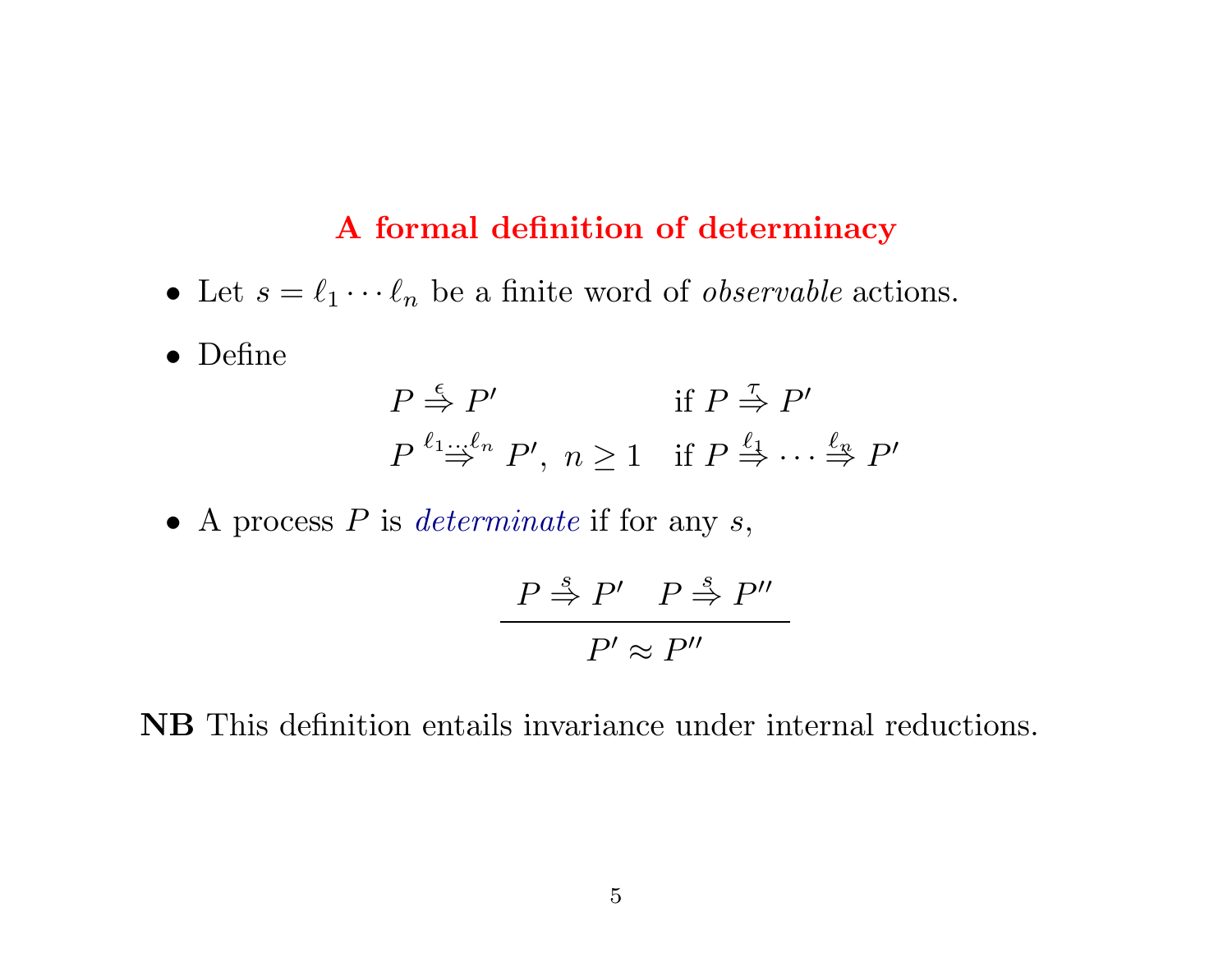# Wish list

We want more:

- 1. Manageable method to prove determinacy. For instance, confluence and even better local confluence.
- 2. Compositional and effective method to build deterministic systems. For instance, a typing system.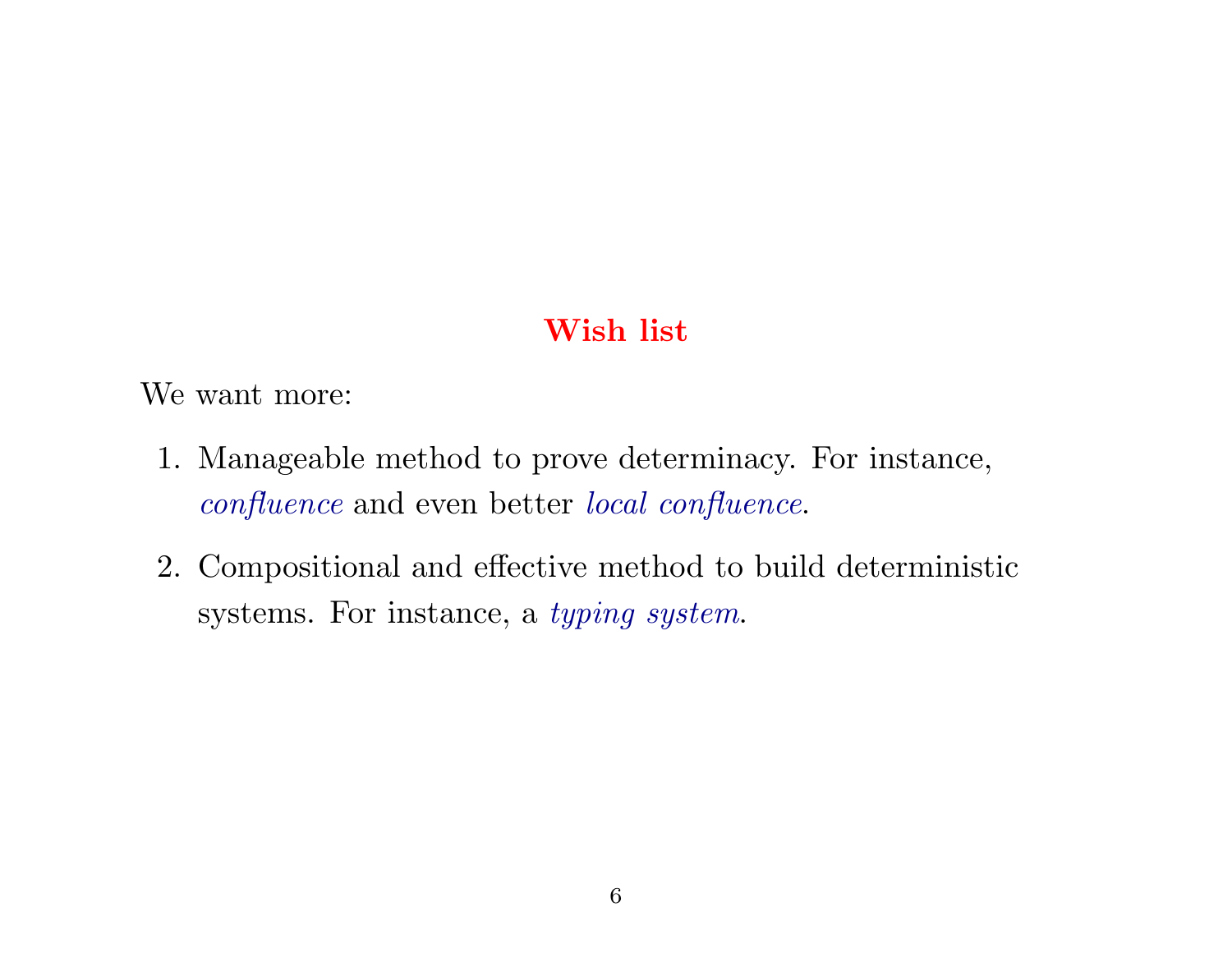## Confluence and Local Confluence

• A process  $P$  is confluent if for every derivative  $Q$  of  $P$  we have:

$$
Q \stackrel{\alpha}{\Rightarrow} Q_1 \quad Q \stackrel{\beta}{\Rightarrow} Q_2 \quad \alpha \downarrow \beta
$$
  

$$
\exists Q'_1, Q'_2 \ \ (Q_1 \stackrel{\beta}{\Rightarrow} Q'_1 \quad Q_2 \stackrel{\alpha \downarrow \beta}{\Rightarrow} Q'_2 \quad Q'_1 \approx Q'_2 \ )
$$

• A process  $P$  is locally confluent if for every derivative  $Q$  of  $P$ we have:

$$
\frac{Q \xrightarrow{\alpha} Q_1 \quad Q \xrightarrow{\beta} Q_2 \quad \alpha \downarrow \beta}{\exists \, Q_1', Q_2' \quad (Q_1 \xrightarrow{\beta \, \alpha} Q_1' \quad Q_2 \xrightarrow{\alpha \, \beta} Q_2' \quad Q_1' \approx Q_2')}
$$

**NB**  $\alpha \downarrow \beta$  and  $\alpha \setminus \beta$  stand for *action compatibility* and *action* residual, respectively.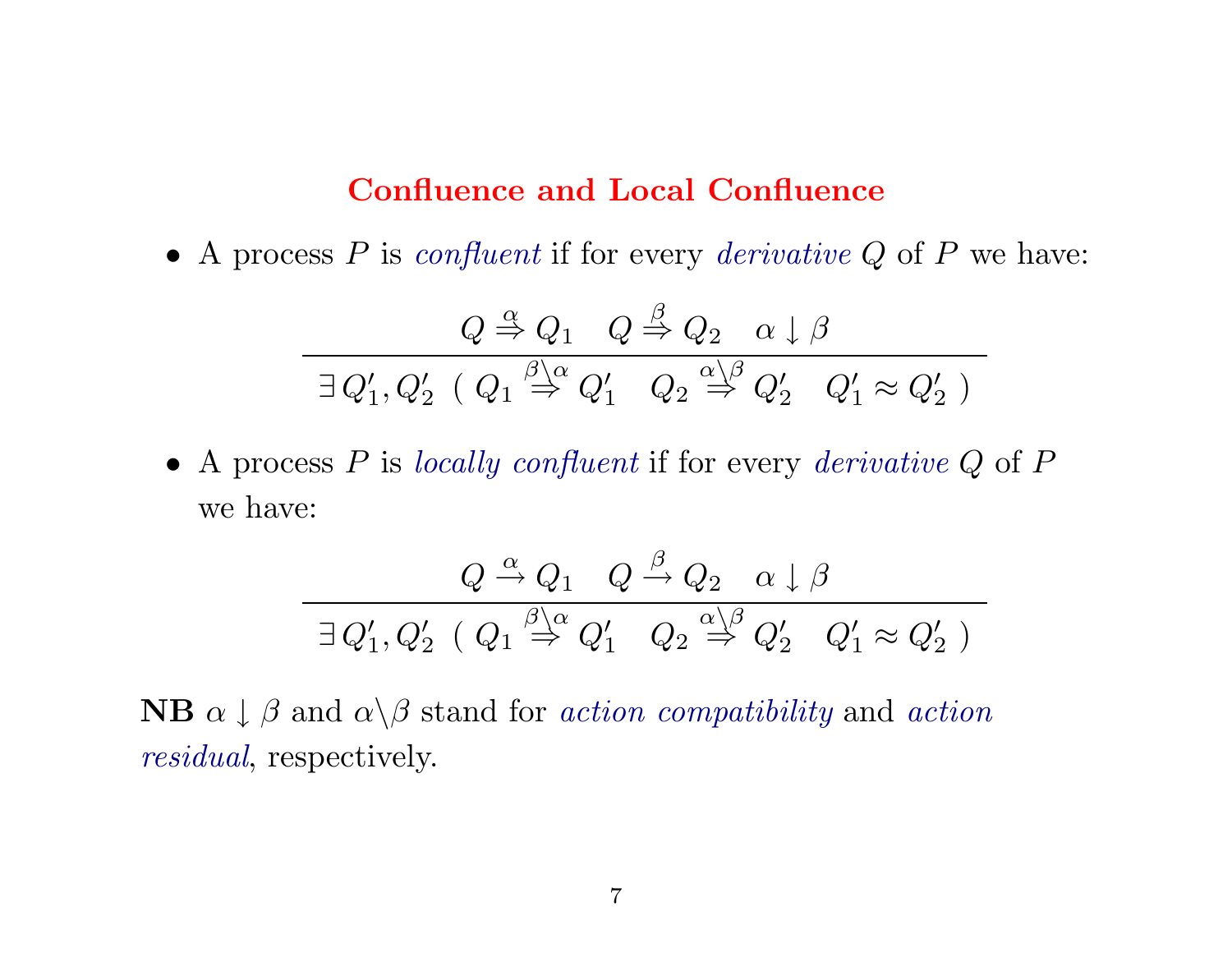# Facts in CCS

Call a process *reactive* if the  $\tau$  reductions of every derivative always terminate.

- A confluent process is deterministic (converse fails).
- A reactive and locally confluent process is confluent (a kind of Newman lemma).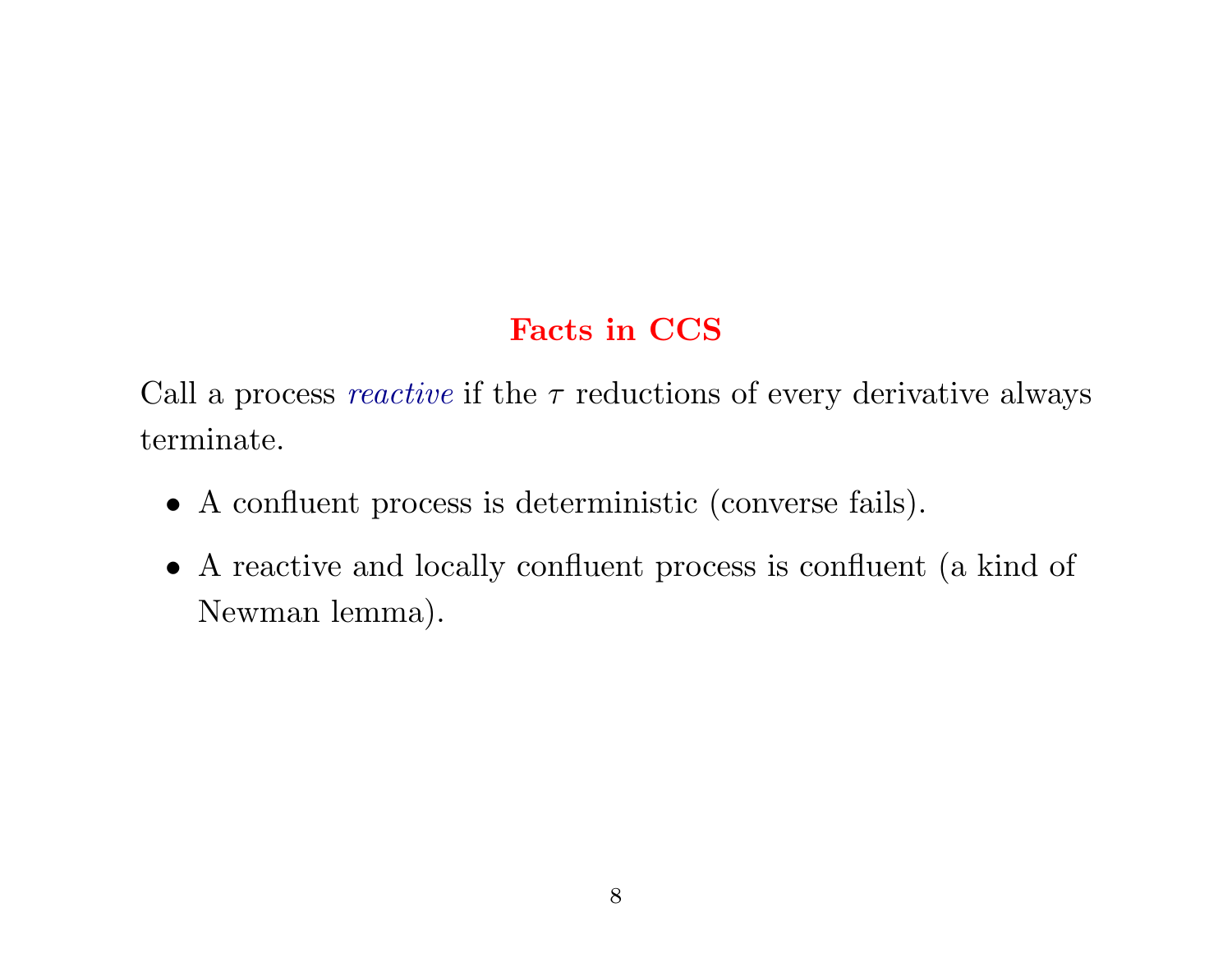## Rudimentary typing (sample)

- Let Γ be a set of observable actions.
- We write  $\Gamma \vdash P$  if all the observable actions a derivative of P may perform belong to  $\Gamma$ .
- A typing rule for parallel composition:

$$
\frac{\Gamma_1 \vdash P_1, \quad \Gamma_2 \vdash P_2, \quad \Gamma_1 \cap \Gamma_2 = \emptyset, \quad \Gamma_1 \cap \overline{\Gamma_2} \subseteq \{a_1, \ldots, a_n\}}{\left(\Gamma_1 \cup \Gamma_2\right) \setminus \{a_1, \ldots, a_n\} \vdash \nu a_1, \ldots, a_n \ (P \mid Q)}
$$

Fact in CCS A typable program is confluent.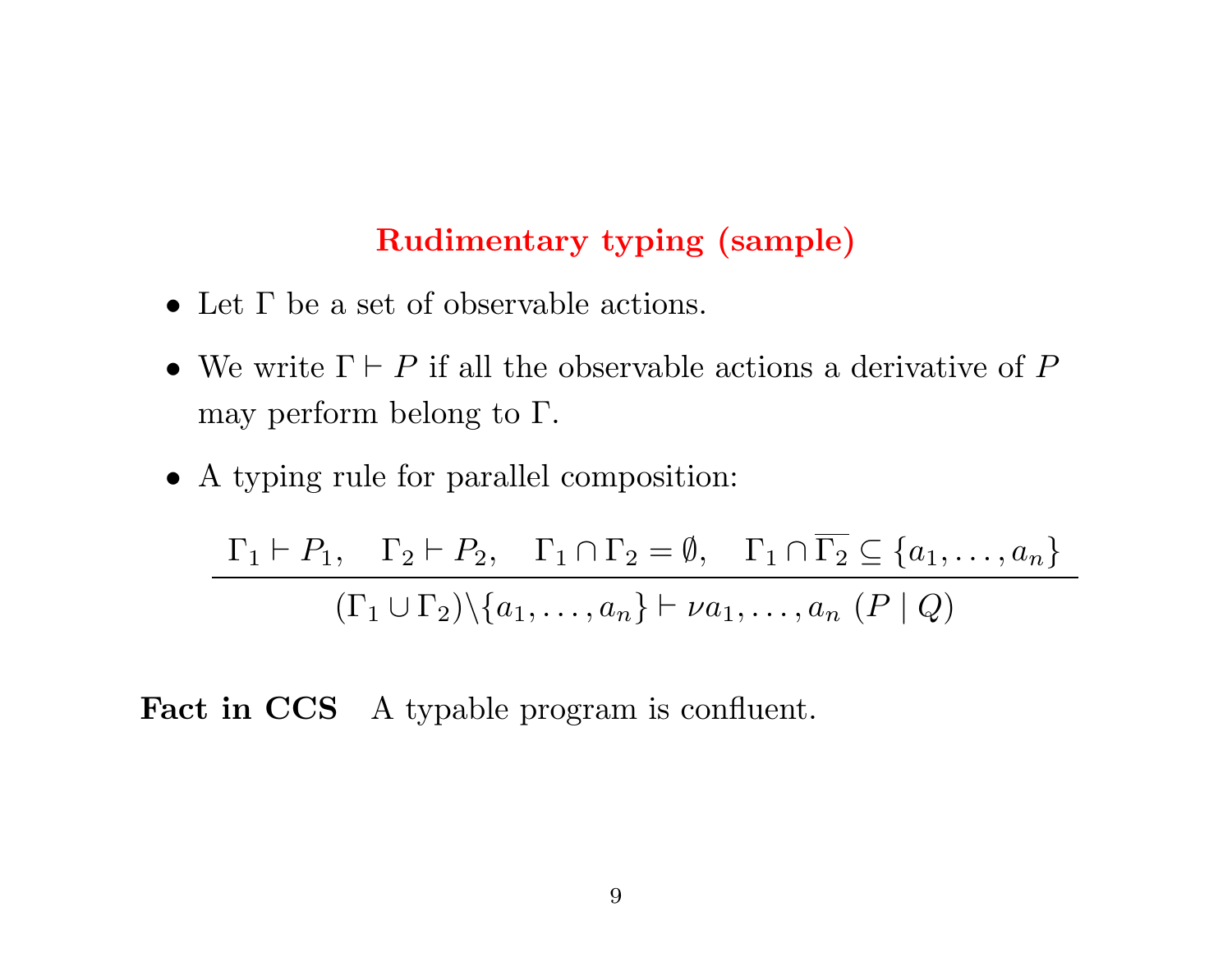#### The  $S\pi$ -calculus: a *synchronous*  $\pi$ -calculus

Assume  $v_1 \neq v_2$  are two distinct values and

$$
P = \nu s_1, s_2 \left( \overline{s_1} v_1 \mid \overline{s_1} v_2 \mid
$$
  
s<sub>1</sub>(x). (s<sub>1</sub>(y). (s<sub>2</sub>(z). A(x, y), B(!s<sub>1</sub>))  
, 0)  
, 0)

P is a  $\pi$ -calculus process if we forget about the else branches of the read instructions.

Ref Boussinot-De Simone 96, A. 05, A. 06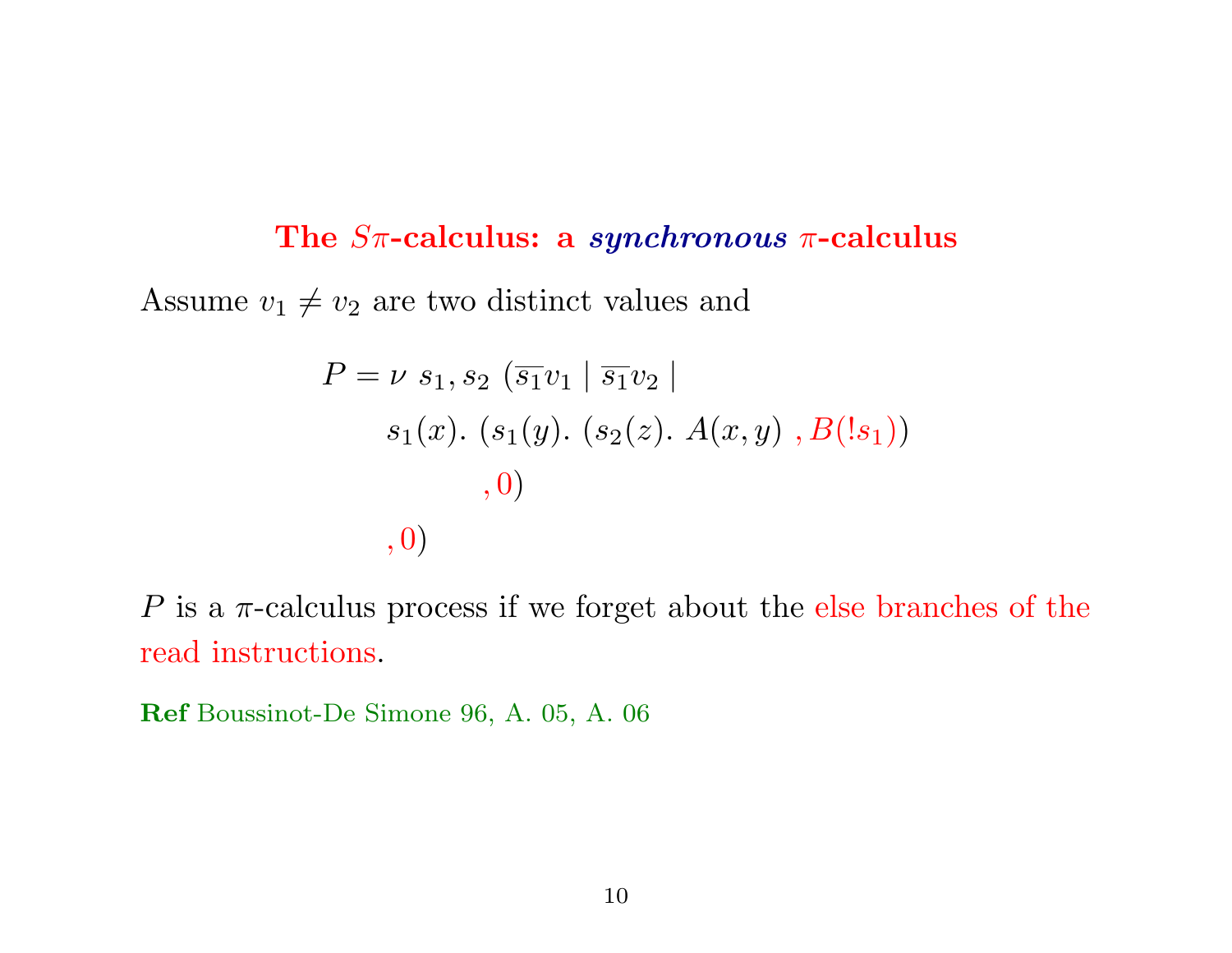#### Spot the differences...

 $P = \nu \, s_1, s_2 \, (\overline{s_1} v_1 \mid \overline{s_1} v_2 \mid s_1(x). \ (s_1(y). \ (s_2(z). \ A(x,y) \ , B(!s_1)),0),0)$ 

• In  $\pi$ , P reduces to

$$
P_1 = \nu s_1, s_2 \ s_2(z).A(\sigma(x), \sigma(y))
$$

where  $\sigma(x)$ ,  $\sigma(y) \in \{v_1, v_2\}$  and  $\sigma(x) \neq \sigma(y)$ .

• In  $S_{\pi}$ , signals persist within the instant and P reduces to

 $P_2 = \nu s_1, s_2 \, (\overline{s_1} v_1 \mid \overline{s_1} v_2 \mid (s_2(z) . A(\sigma(x), \sigma(y)), B(l s_1)))$ where  $\sigma(x), \sigma(y) \in \{v_1, v_2\}.$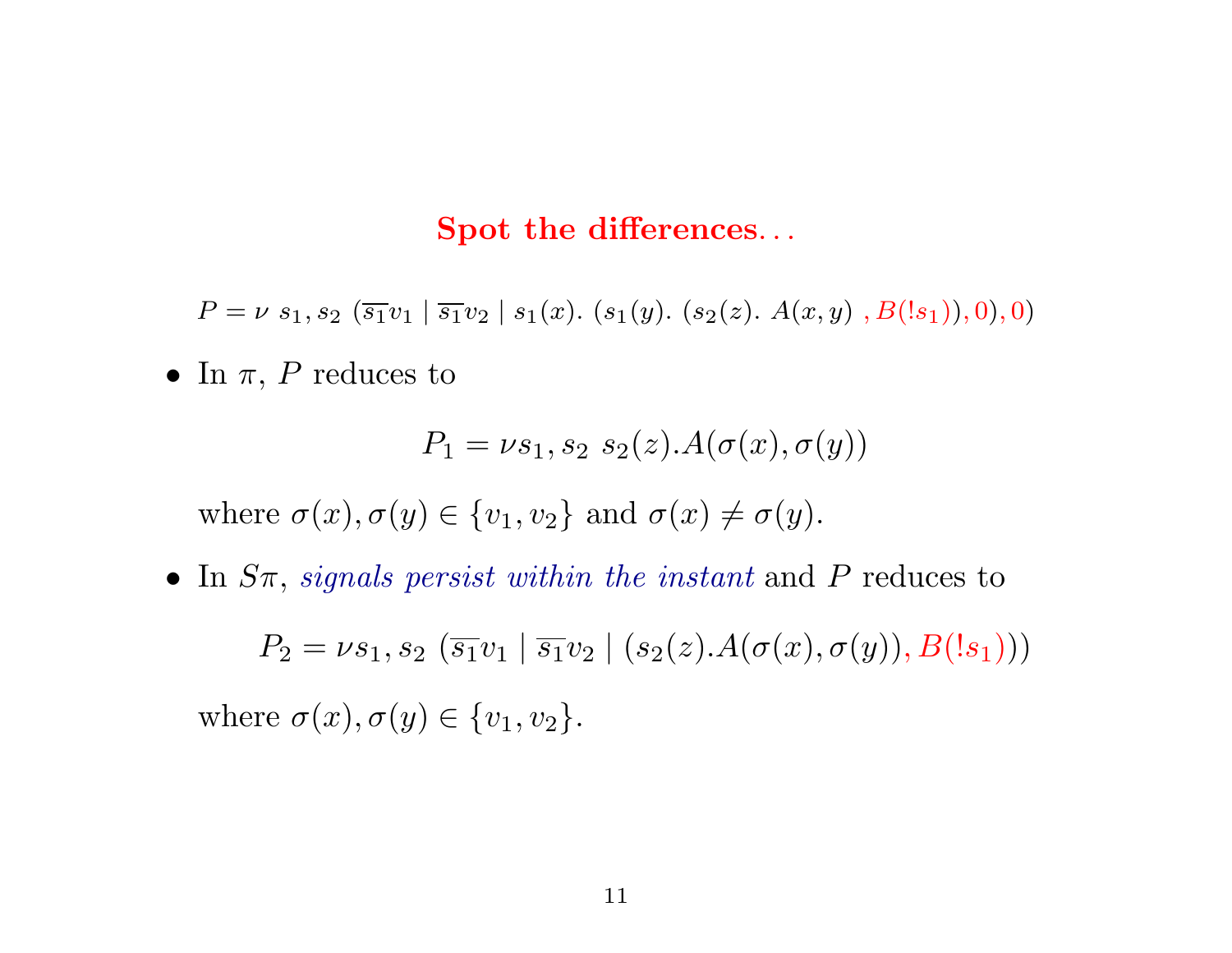- In  $\pi$ ,  $P_1$  is now deadlocked.
- In  $S_{\pi}$ , the *current instant ends* and we move to the following one

$$
P_2 \stackrel{N}{\rightarrow} P_2' = \nu s_1, s_2 \ B(\ell)
$$

where  $\ell \in \{ [v_1; v_2], [v_2; v_1] \}$  and N is the next action.

- Thus at the end of the instant,  $!s_1$  becomes a list of (distinct) values emitted on  $s_1$  during the instant.
- For this reason,  $S_{\pi}$  includes lists has a primitive data structure.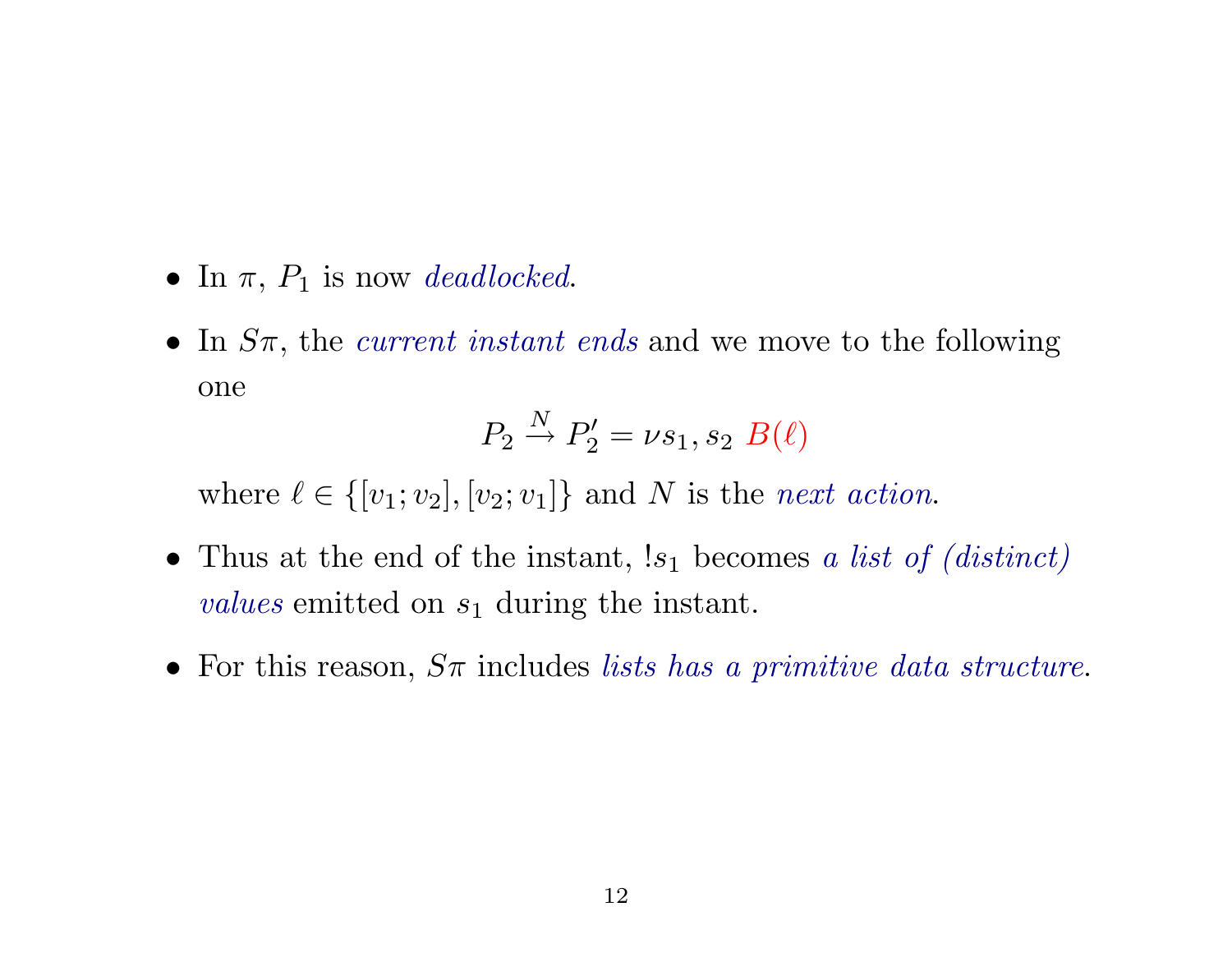## Deterministic programs: a cellular automaton

$$
Cell(q, s, \ell) = Send(q, s, \ell, \ell)
$$
  
\n
$$
Send(q, s, \ell, \ell') = [\ell' \ge \text{cons}(s', \ell'')] \quad (\overline{s'}q \mid Send(q, s, \ell, \ell'')),
$$
  
\n
$$
pause.Cell(next(q, ls), s, \ell)
$$

Deterministic, assuming *next* is invariant under permutations of the list of states.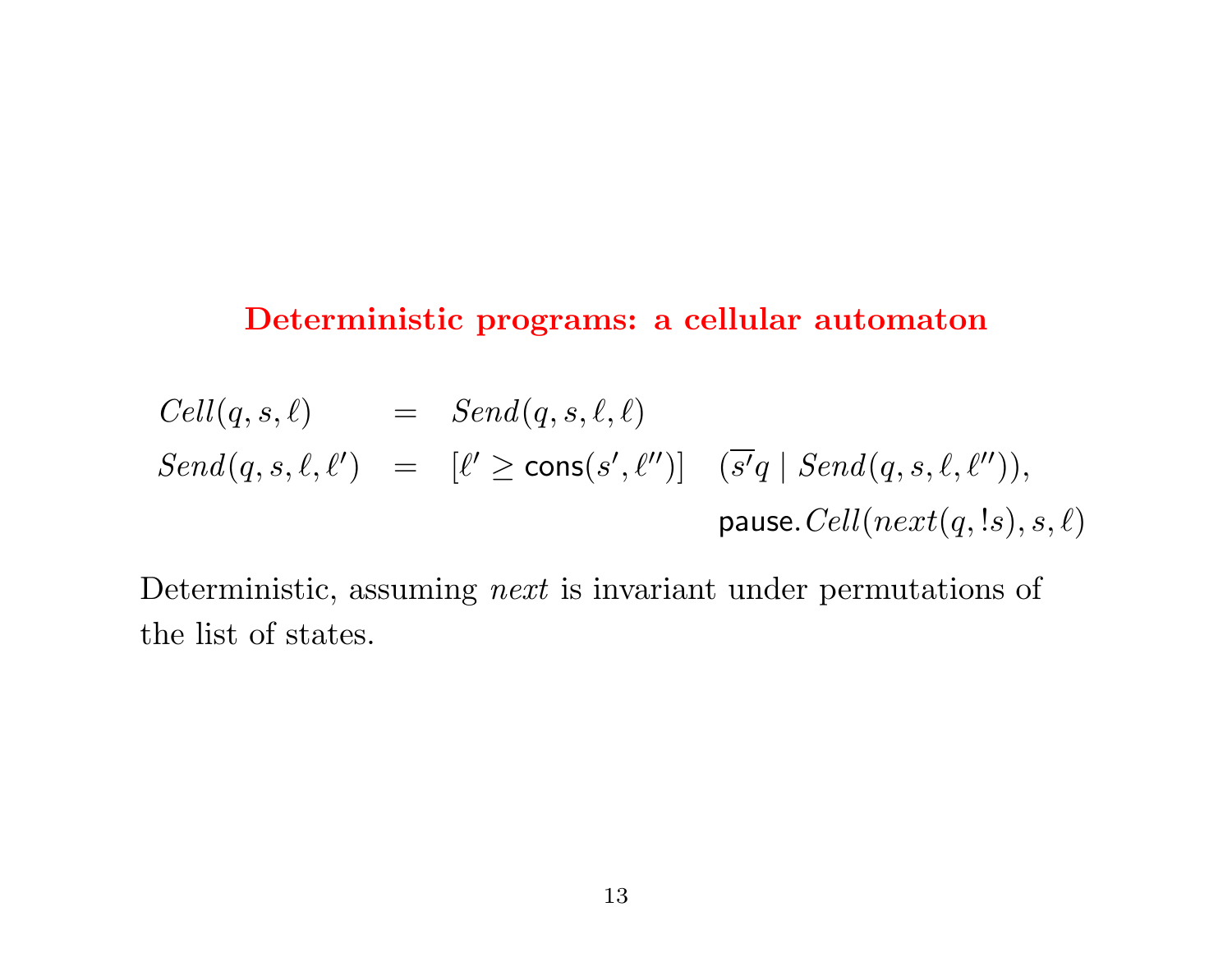#### Deterministic programs: synchronous data flow

 $\stackrel{s_1}{\rightarrow} A \stackrel{s_2}{\rightarrow} C \stackrel{s_3}{\rightarrow} A \stackrel{s_4}{\rightarrow} B \stackrel{s_5}{\rightarrow} C \stackrel{s_6}{\rightarrow}$ 

 $\nu s_2, s_3, s_4, s_5(A(s_1, s_2, s_3, s_4) | B(s_4, s_5) | C(s_2, s_3, s_5, s_6))$ 

 $A(s_1, s_2, s_3, s_4) = s_1(x).(\overline{s_2}f(x) | s_3(y).(\overline{s_4}g(y) | \text{ pause. } A(s_1, s_2, s_3, s_4)), 0), 0$  $B(s_4, s_5)$  =  $s_4(x).(\overline{s_5}h(x) | \text{ pause.}B(s_4, s_5)),0$  $C(s_2, s_3, s_5, s_6) = s_2(x).(\overline{s_3}i(x) | s_5(y).(\overline{s_6}l(y)) |$  pause. $C(s_2, s_3, s_5, s_6)$ , 0, 0, 0 Deterministic, assuming at every instant at most one value is emitted on signal  $s_1$ .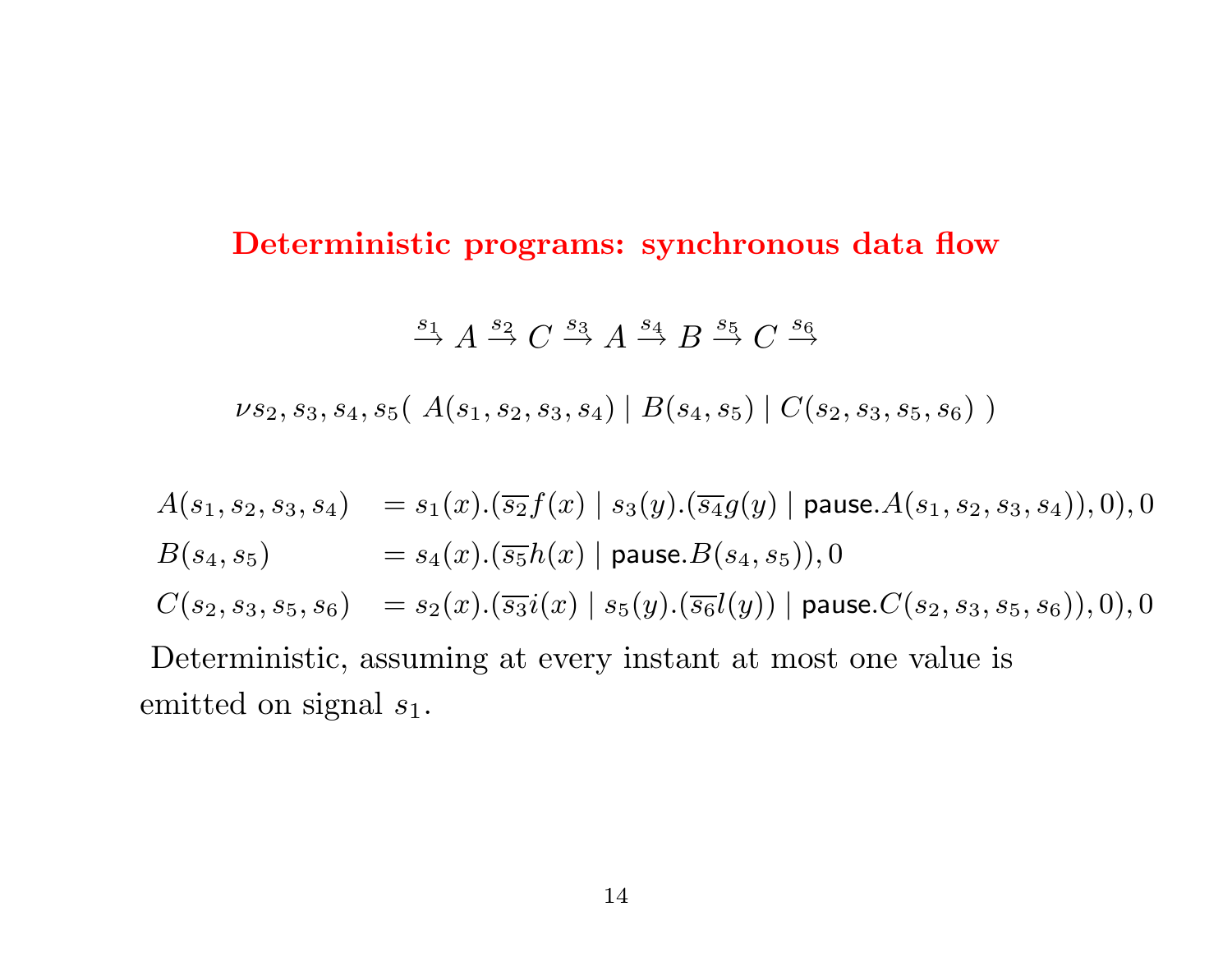#### Deterministic programs: client server

 $Server(s)$  = pause.  $Handle(s, ls)$  $H and le(s, \ell) = [\ell \ge \text{cons}(\text{req}(s', x), \ell')] (\overline{s'} f(x) | \text{H} and le(s, \ell')), Server(s)$  $Client(x, s, t) = \nu s' \; (\overline{s} \text{req}(s', x) \mid \text{pause}.s'(x).\overline{t}x, 0)$ 

Deterministic, assuming ??

Ref Mandel-Pouzet 05, Saraswat et al. 06, Edwards-Tardieu 07.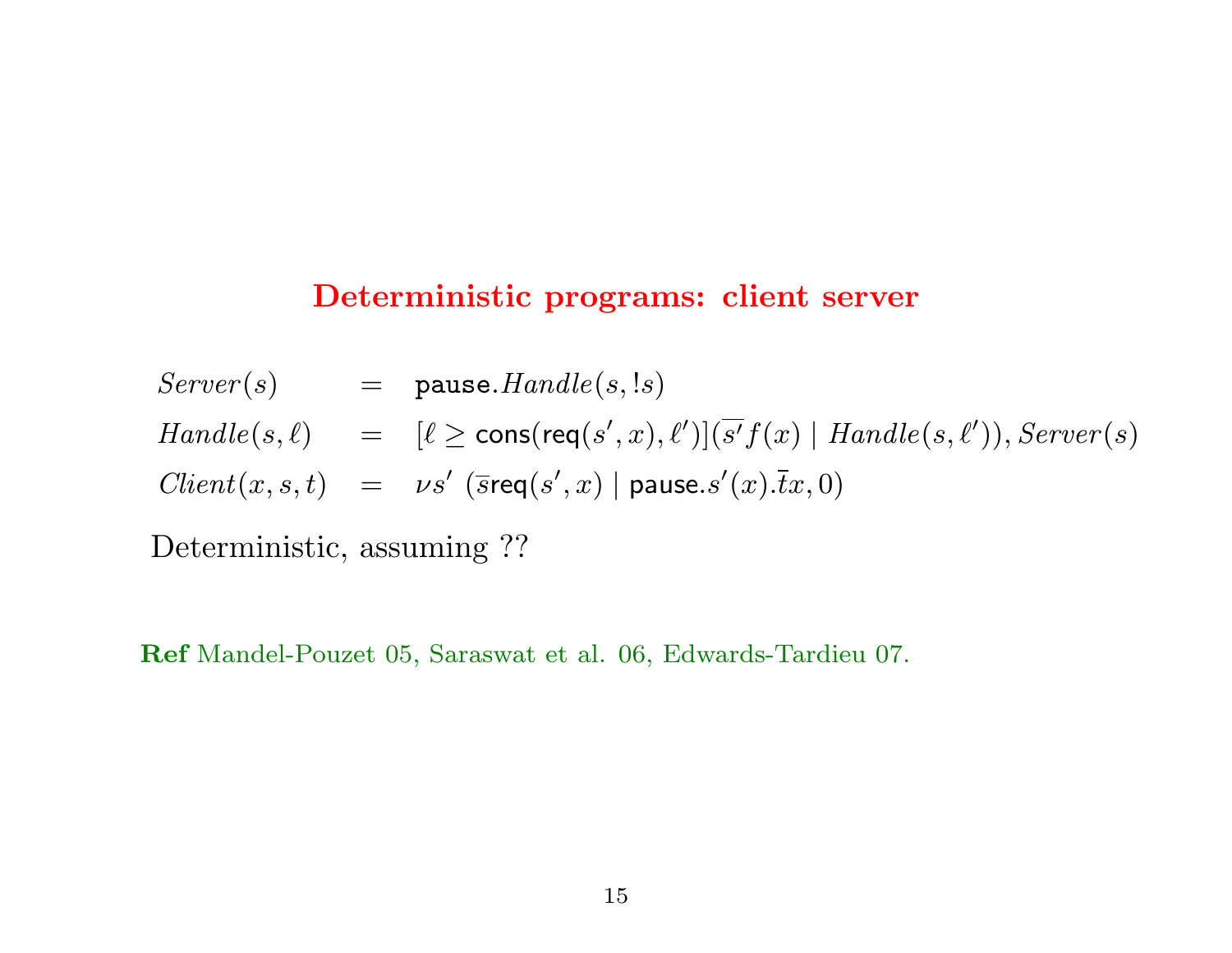# Results (informal)

We manage to follow the 'CCS approach' above. Some highlights:

- We find a *modified* labelled transition system that allows for a standard definition of bisimulation.
- In  $S_{\pi}$ , determinacy=confluence and we have simple local confluence conditions that coupled with reactivity imply confluence.
- We design a typing system for analysing signal usage.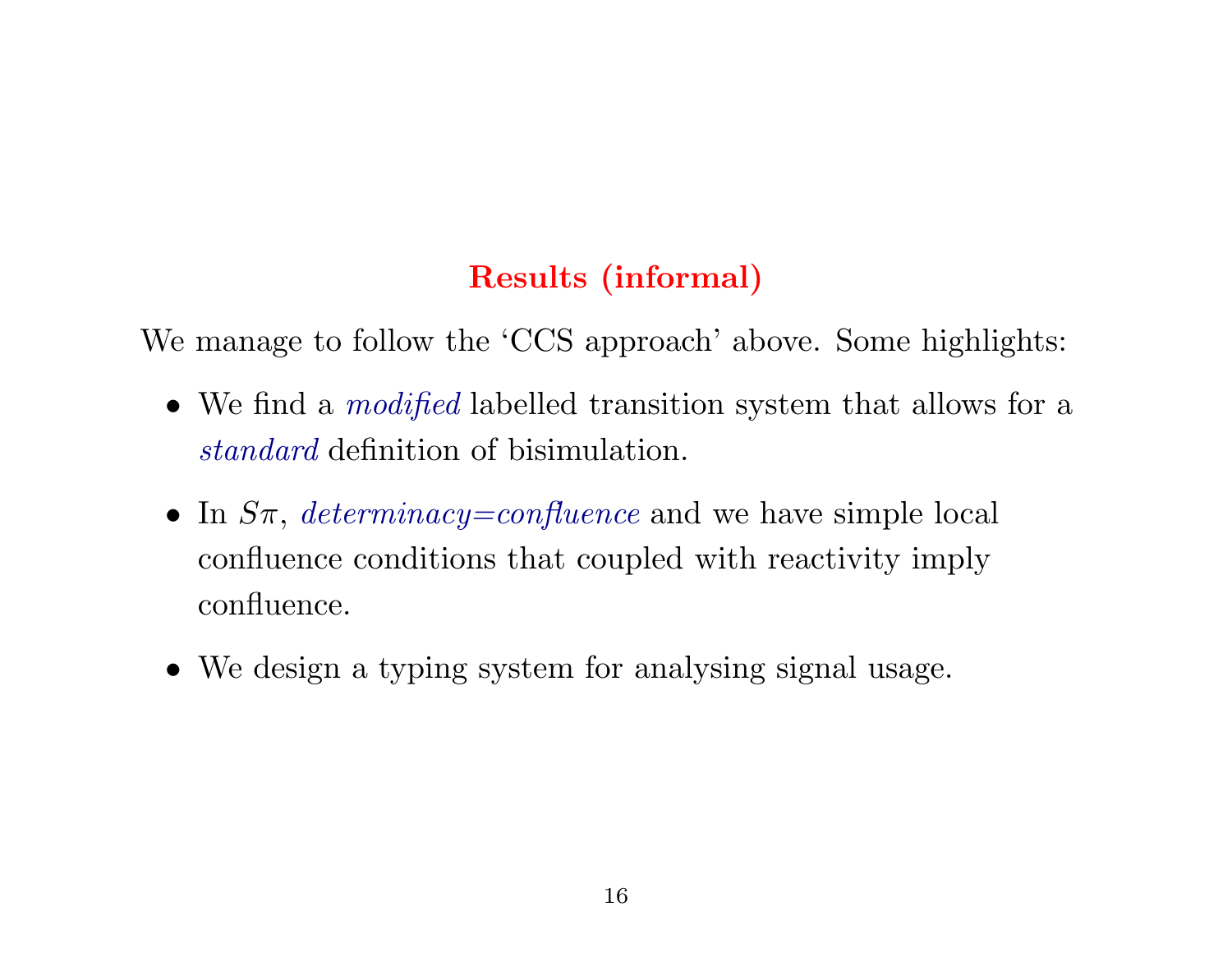#### Modified lts and standard bisimulation

For diagram chasing, it is nice to have a *standard bisimulation*.

$$
\frac{P \mathcal{R} Q, \quad P \stackrel{\alpha}{\rightarrow} P', \quad bn(\alpha) \cap fn(Q) = \emptyset}{\exists Q' \ (Q \stackrel{\alpha}{\Rightarrow} Q', \quad P' \mathcal{R} Q')
$$

This is possible with a *modified lts*. The input rule is replaced by two:

$$
s(x).P, K \xrightarrow{s?v} [v/x]P \qquad P \xrightarrow{sv} (P \mid \overline{s}v)
$$

- The action  $s$ ? is not observable. It is an *auxiliary* action needed to compute the internal synchronisation.
- The observable action is sv. Note that this action is always enabled.

Ref Honda-Yoshida 95, A.-Castellani-Sangiorgi 98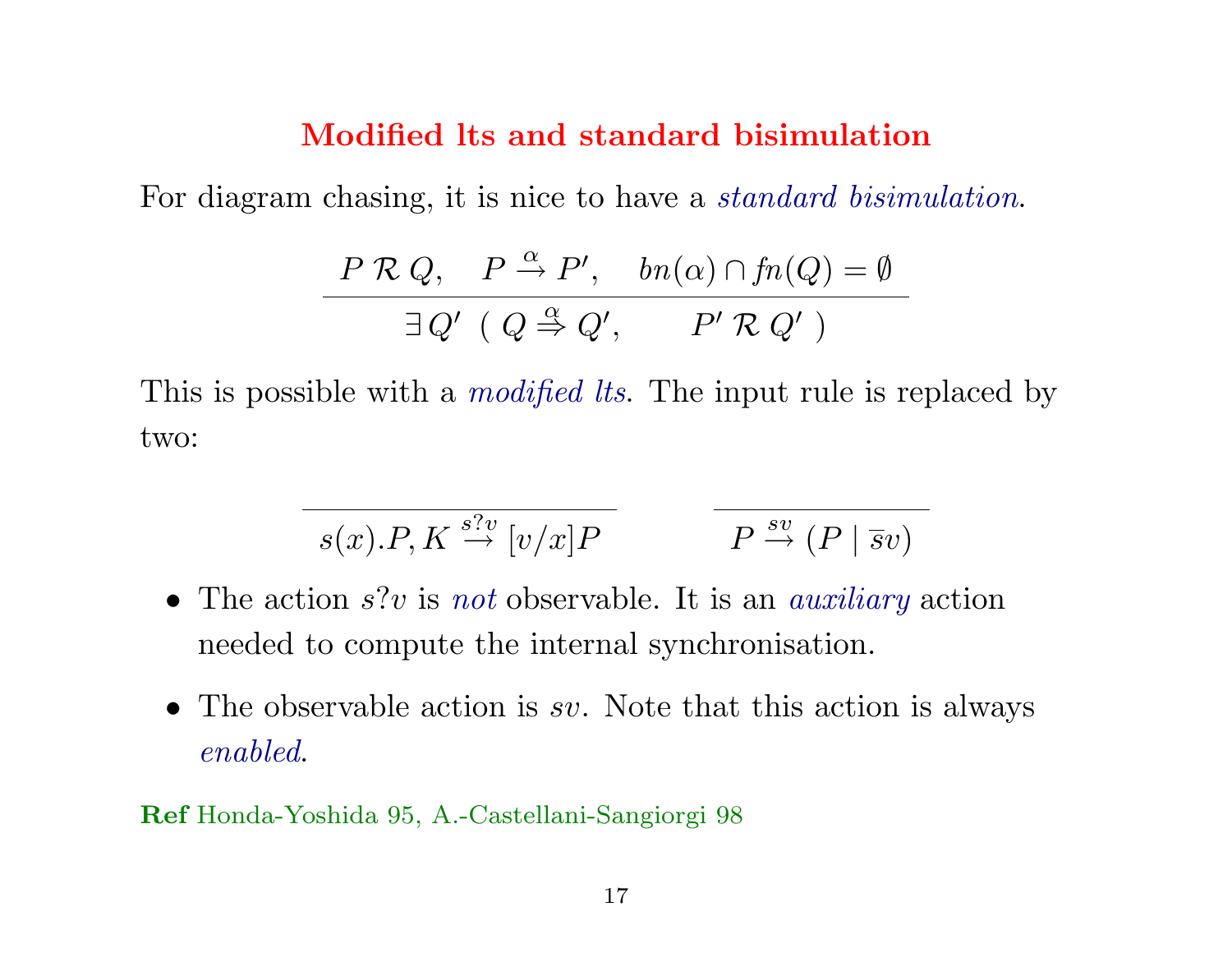## A simple condition for determinacy

- In the modified lts, (observable) *inputs* commute because they are always enabled and outputs commute because they are persistent.
- Then one just needs to check that  $\tau$ -actions commute and N-actions commute.
- For instance, under reactivity, the following suffices to guarantee confluence: for all derivatives  $Q$ ,

$$
Q \stackrel{\alpha}{\rightarrow} Q_1, \quad Q \stackrel{\alpha}{\rightarrow} Q_2, \quad \alpha \in \{\tau, N\}
$$
  

$$
\exists Q_3, Q_4 \ (Q_1 \stackrel{\tau}{\Rightarrow} Q_3, \quad Q_2 \stackrel{\tau}{\Rightarrow} Q_4, \quad Q_3 \approx Q_4)
$$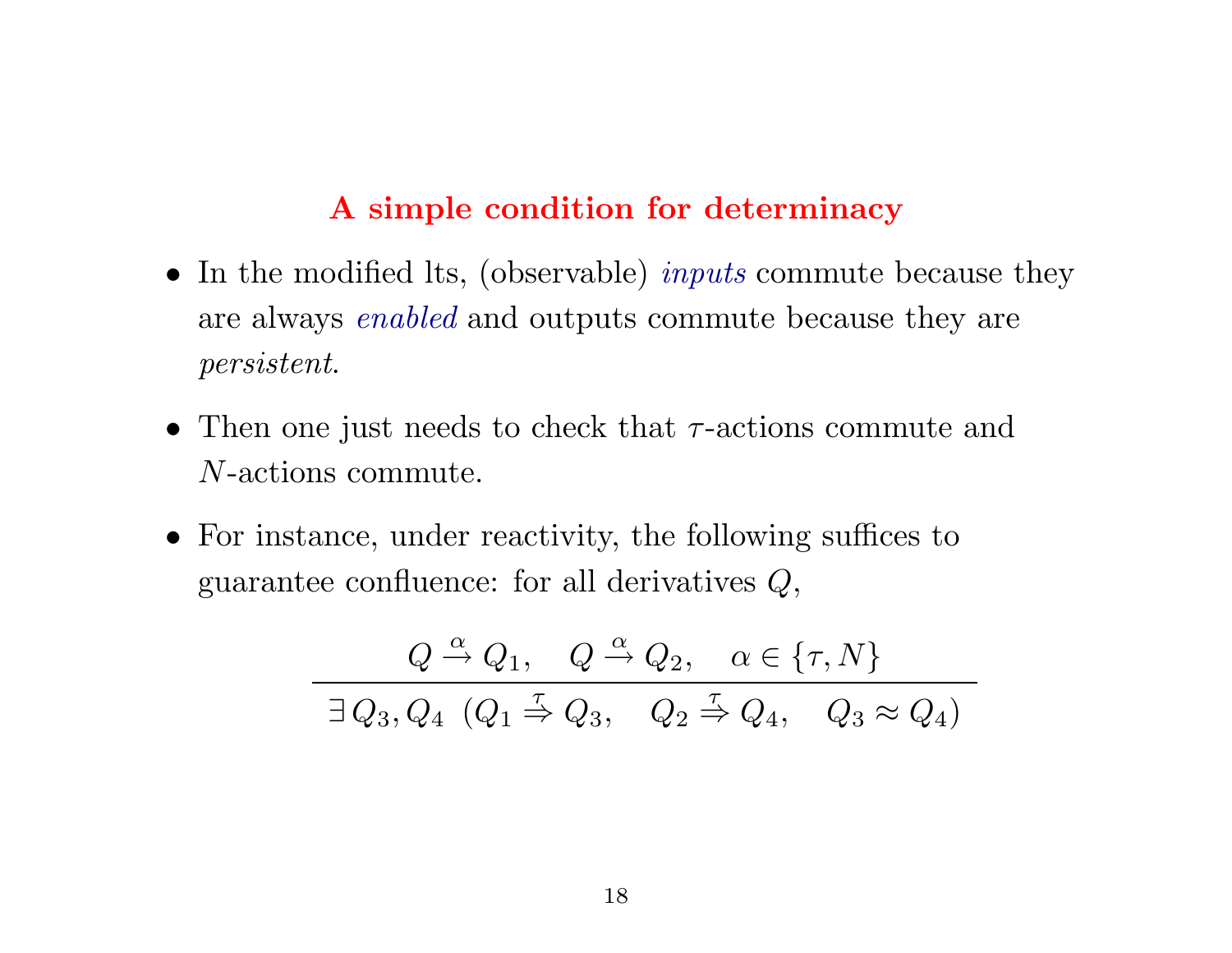## Signal usage

A signal type,  $\text{Sig}_u(\sigma)$ , carries an information u on the signal usage.

- Start with  $L = \{0, 1, \infty\}$  where  $0 < 1 < \infty$ .
- Refine into  $x \in L^3$  for output, input, and input at the end of the instant.
- Further refine, into  $u \in (L^3)^\omega$  for usage at instant  $0, 1, 2, \ldots$

Ref Kobayashi-Pierce-Turner 99, Kobayashi 02,...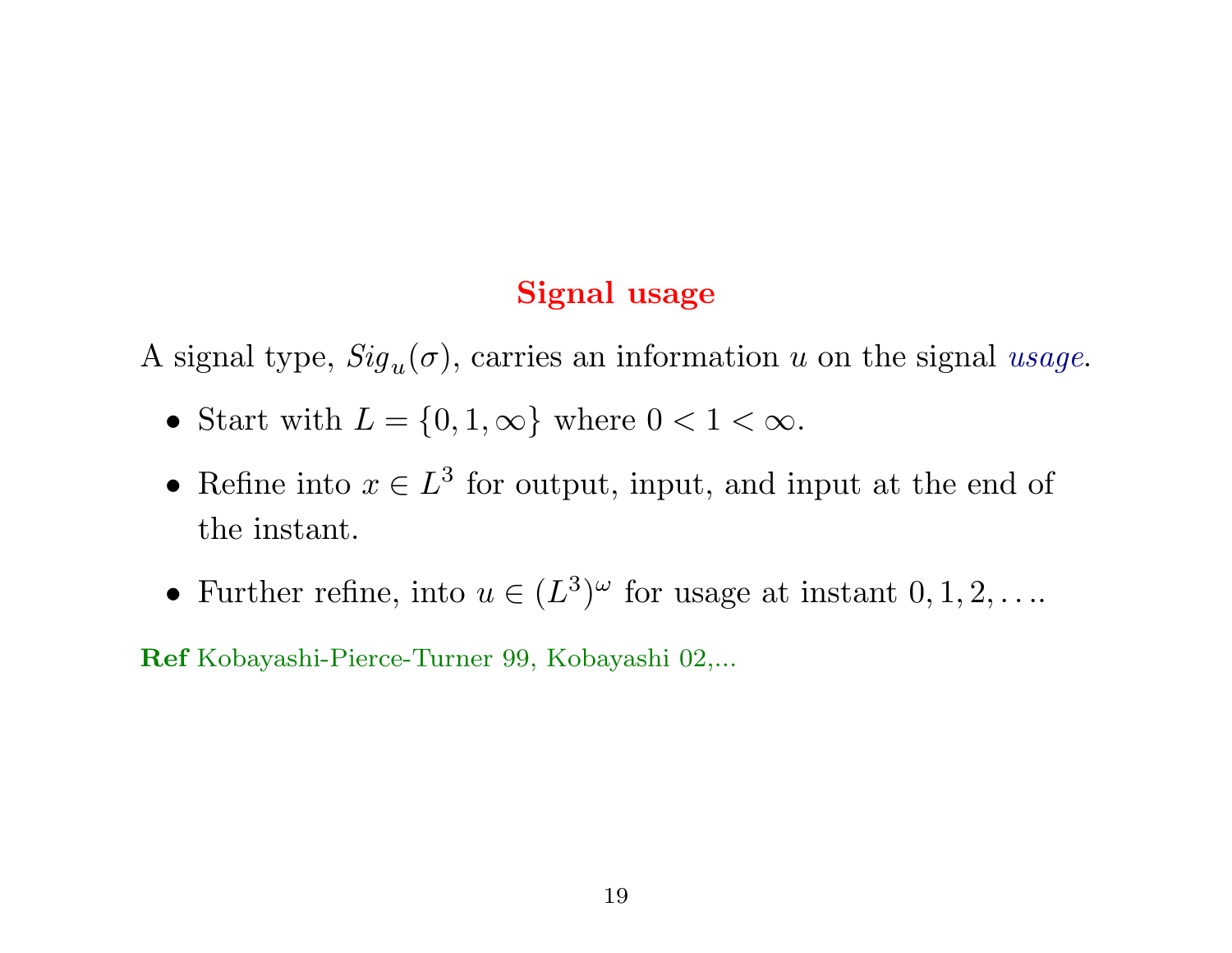#### Two main usages

For the time being we have focused on just two main usages.

- $e^{\omega}, e = (\infty, 0, \infty)$  We can receive only at the end of the instant. Moreover, the processing of the list recovered at the end of the instant must be order independent. We use set types to enforce this.
- $o_1^{\omega}$  $_1^{\omega}, o_1 = (1, \infty, \infty)$  At every instant, at most one emission is performed on the signal. To reason on this, we also rely on  $o_1o_0^{\omega}$  $\overset{\omega}{0},\ o_0o_1^{\omega}$  $\frac{\omega}{1}$ , and  $o_0^{\omega}$  $_{0}^{\omega}$ , where  $o_{0}=(0,\infty,\infty)$ .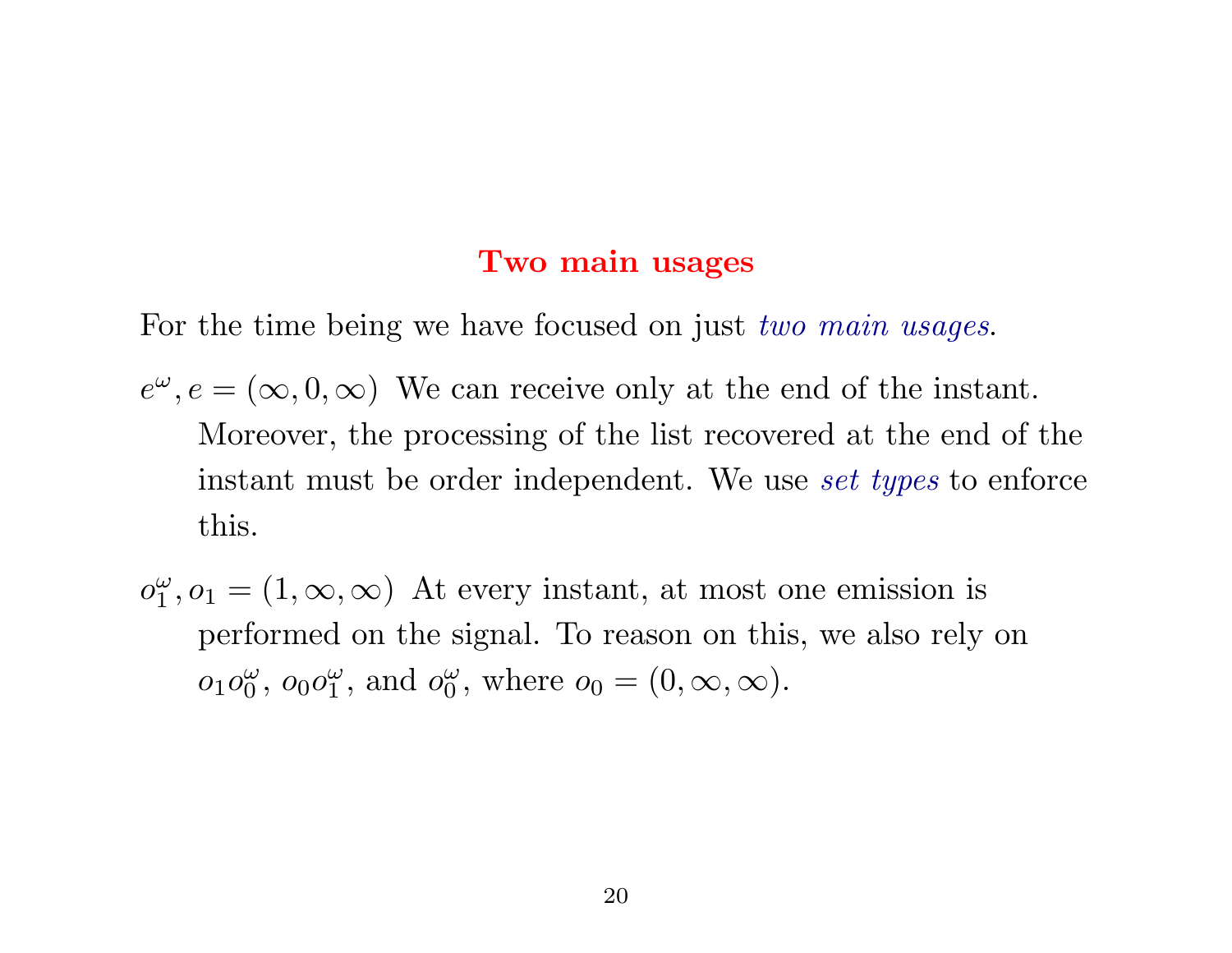#### Typing for the cellular automaton

$$
Cell(q, s, \ell) = Send(q, s, \ell, \ell)
$$
  
\n
$$
Send(q, s, \ell, \ell') = [\ell' \ge \text{cons}(s', \ell'')] \quad (\overline{s'}q \mid Send(q, s, \ell, \ell'')),
$$
  
\n
$$
\text{pause.} Cell(next(q, ls), s, \ell)
$$

Assume an inductive type State to represent the state of a cell and let  $S_1 = Sig_{e^{\omega}}(State)$  and  $L_1 = List(S_1)$ . Then the program is typable, assuming:

> $Cell : (State, S_1, L_1),$   $Send : (State, S_1, L_1, L_1),$  $next: (State, Set(State)) \rightarrow State$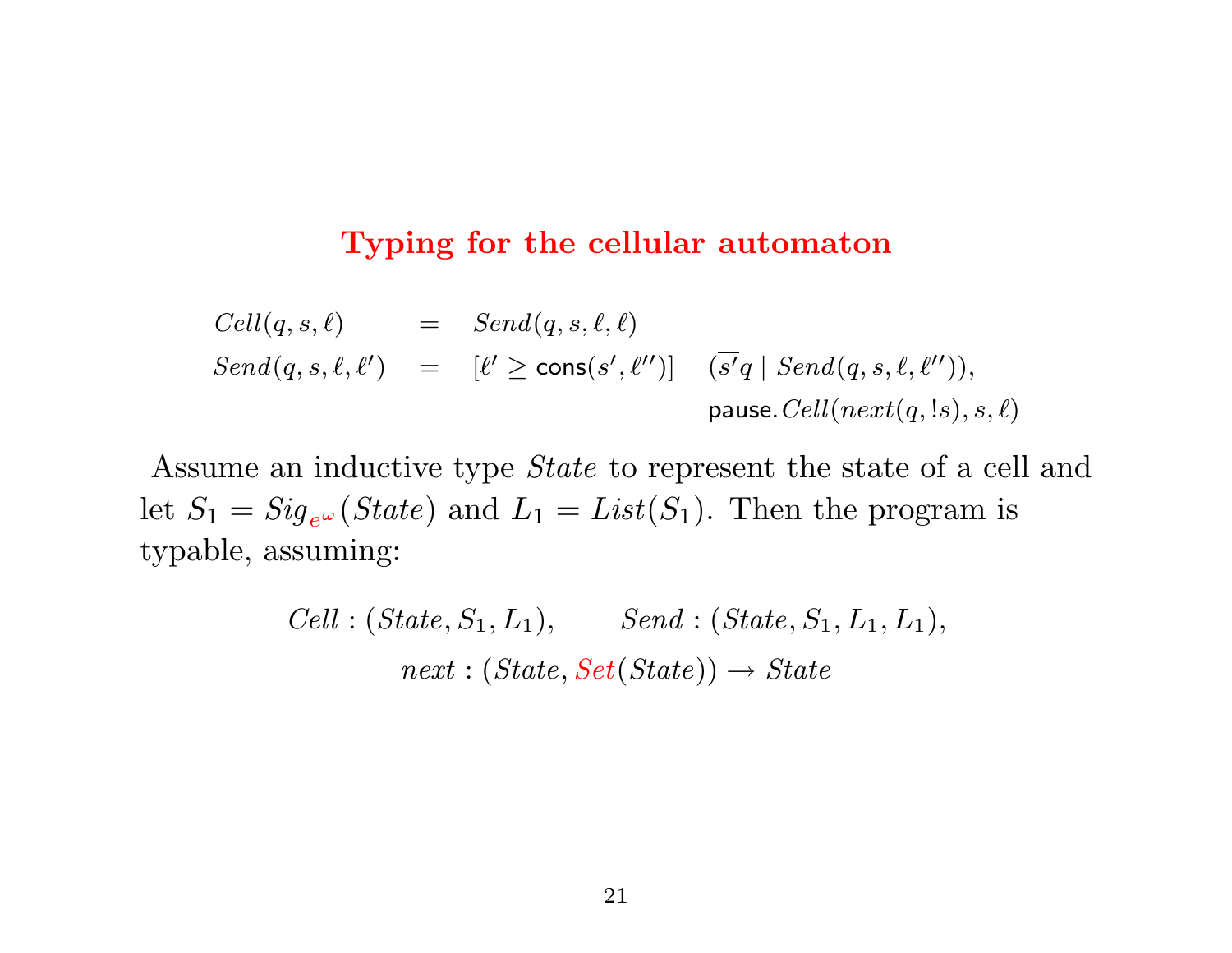#### Typing for the data flow

 $\nu s_2, s_3, s_4, s_5(A(s_1, s_2, s_3, s_4) | B(s_4, s_5) | C(s_2, s_3, s_5, s_6))$ 

$$
A(s_1, s_2, s_3, s_4) = s_1(x).(\overline{s_2}f(x) | s_3(y).(\overline{s_4}g(y) | \text{ pause. } A(s_1, s_2, s_3, s_4)), 0), 0
$$
  

$$
B(s_4, s_5) = s_4(x).(\overline{s_5}h(x) | \text{ pause. } B(s_4, s_5)), 0
$$

 $C(s_2, s_3, s_5, s_6) = s_2(x).(\overline{s_3i}(x) | s_5(y).(\overline{s_6}l(y)) |$  pause. $C(s_2, s_3, s_5, s_6)$ , 0, 0

Assume an inductive type D of data and let  $I = Sig_{o_0^{\omega}}$  $\frac{1}{0}(D)$  and  $O = Sig_{o_1^{\omega}}$  $\frac{1}{1}(D)$ . Then the program is typable assuming:

 $A:(I, O, I, O), \quad B:(I, O), \quad C:(I, O, I, O)$ .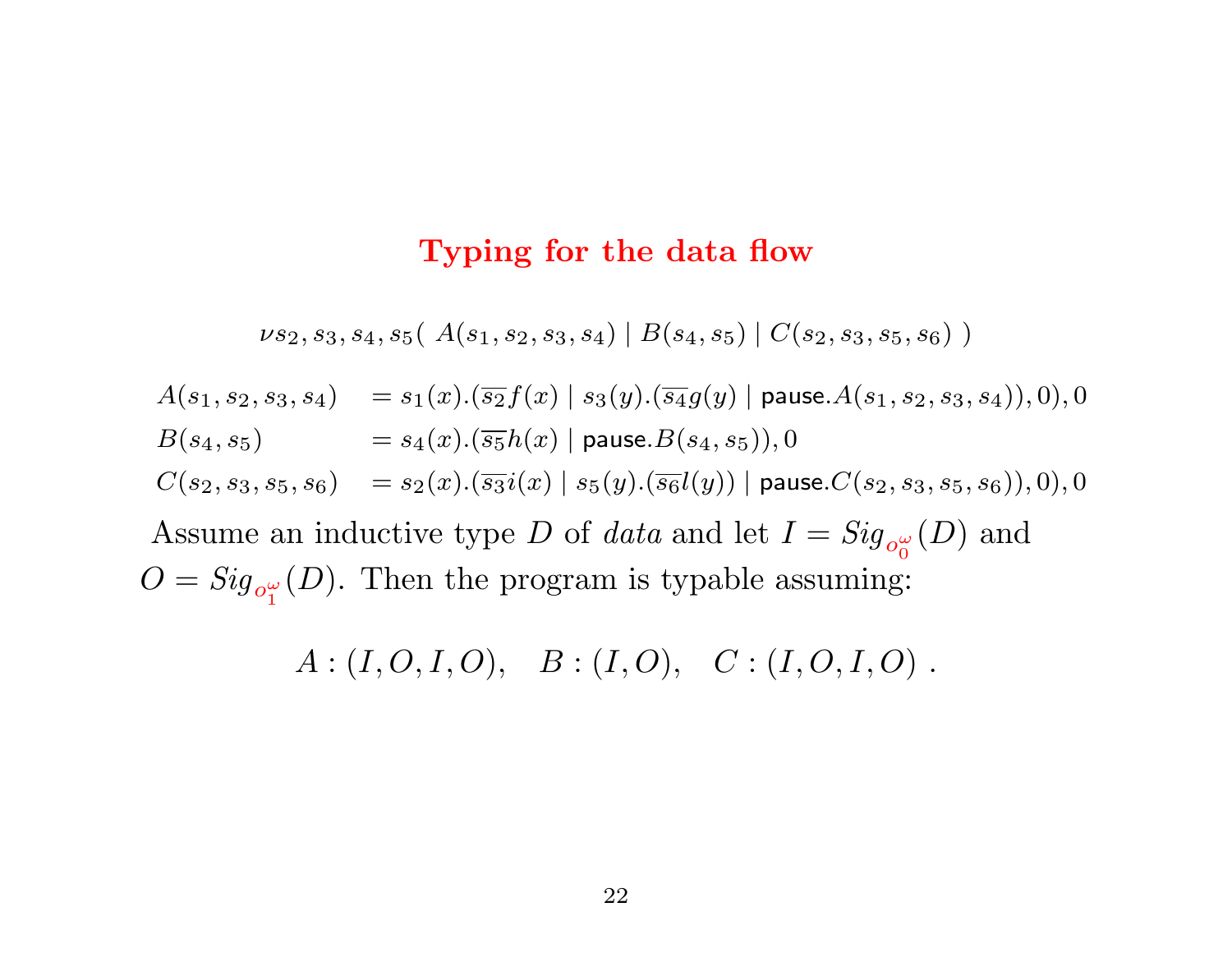## (Problems with) Typing the client-server

 $Server(s)$  = pause.  $Handle(s, ls)$  $H and le(s, \ell) = [l \ge \text{cons}(\text{req}(s', x), \ell')](\overline{s'}f(x) | \text{H} and le(s, \ell')), Server(s)$  $Client(x, s, t) = \nu s'$  (sreq $(s', x)$ ) pause.s' $(x)$ . $\bar{t}x$ , 0)

• Assume an inductive type D of data and let

 $S_1= \mathit{Sig}_u(D), \quad \textsf{req} : (\mathit{Sig}_u(D), D) \rightarrow \mathit{Req}, \quad S_2= \mathit{Sig}_{e^\omega}(\mathit{Req})$ 

• Since there are many clients, we are forced to take  $u = e^{\omega}$ . Then the server is typable as follows:

 $Server: (S_2),$  Handle:  $(S_2, Set(Reg))$